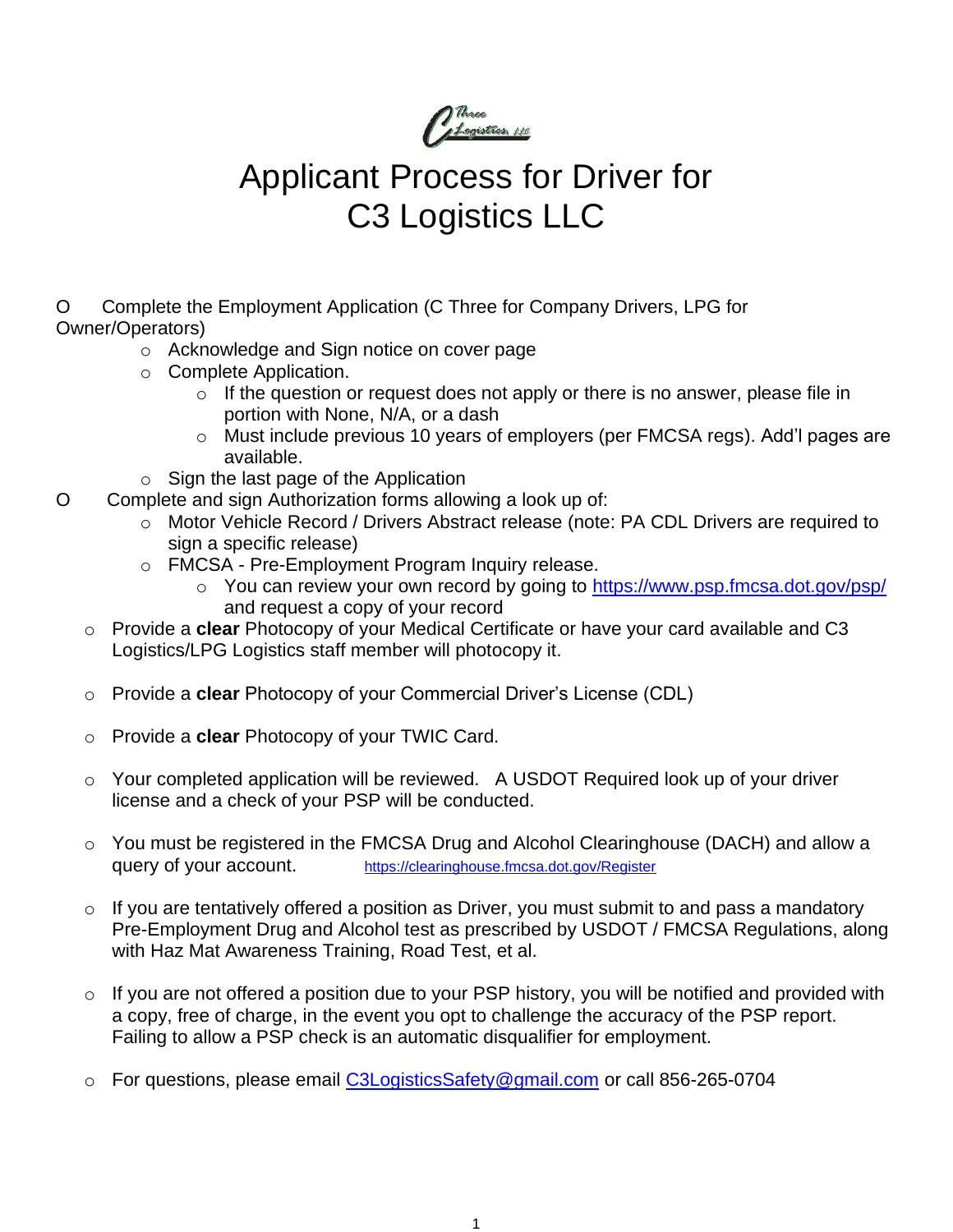

I authorize you to make such investigations and inquiries of my personal, employment, financial and medical history and other related matters as may be necessary in arriving at an employment decision. (Generally, inquiries regarding medical history will be made only if and after a conditional offer of employment has been extended.)

In the event of employment, I understand that false or misleading information given in my application or interview(s) may result in discharge. I understand, also, that I am required to abide by all rules and regulations of the Company.

I understand that information I provide regarding current and/or previous employers may be used and those employers will be contacted, for the purpose of investigating my safety performance history as required by 49 CFR 391.23(d) and (e). I understand that I have the right to:

+Review information provided by previous employers.

+Have errors in the information corrected by previous employers and for those previous employers to re-send the corrected information to the prospective employer; and

+Have a rebuttal statement attached to the alleged erroneous information if the previous employer(s) and I cannot agree on the accuracy of the information.

Signature: \_\_\_\_\_\_\_\_\_\_\_\_\_\_\_\_\_\_\_\_\_\_\_\_\_\_\_\_\_\_\_\_\_\_\_\_\_\_\_\_\_\_\_\_\_\_\_\_\_\_\_\_\_ Date: \_\_\_\_\_\_\_\_\_\_\_\_\_\_\_\_\_\_\_\_\_\_\_\_\_\_\_\_\_\_\_\_\_

|                                         |                                         |                 |              | <b>Applicant Information</b> |              |                                                                     |                     |
|-----------------------------------------|-----------------------------------------|-----------------|--------------|------------------------------|--------------|---------------------------------------------------------------------|---------------------|
| Full Name:                              |                                         |                 |              |                              |              | Date of<br>Birth:                                                   |                     |
|                                         | Last                                    | First           |              |                              | M.I.         |                                                                     |                     |
| Address:                                |                                         |                 |              |                              |              |                                                                     |                     |
|                                         | <b>Street Address</b>                   |                 |              |                              |              | Apartment/Unit #                                                    |                     |
|                                         |                                         |                 |              |                              |              |                                                                     |                     |
|                                         | City                                    |                 |              |                              | <b>State</b> | ZIP Code                                                            |                     |
| Phone:                                  |                                         |                 |              | Email                        |              |                                                                     |                     |
| Social Security No.:<br>Date Available: |                                         |                 |              | Desired Salary:\$            |              |                                                                     |                     |
| Position Applied for:                   |                                         |                 |              |                              |              |                                                                     |                     |
|                                         | Are you a citizen of the United States? | <b>YES</b><br>□ | NO<br>$\Box$ |                              |              | <b>YES</b><br>If no, are you authorized to work in the U.S.? $\Box$ | <b>NO</b><br>$\Box$ |
|                                         | Have you ever worked for this company?  | <b>YES</b><br>П | NO<br>П      |                              |              |                                                                     |                     |
|                                         | Do you have a TWIC Card                 | YES<br>$\Box$   | NO<br>П      |                              |              |                                                                     |                     |
|                                         | Emergency Contact: Name/Relationship:   |                 |              |                              | phone #:     |                                                                     |                     |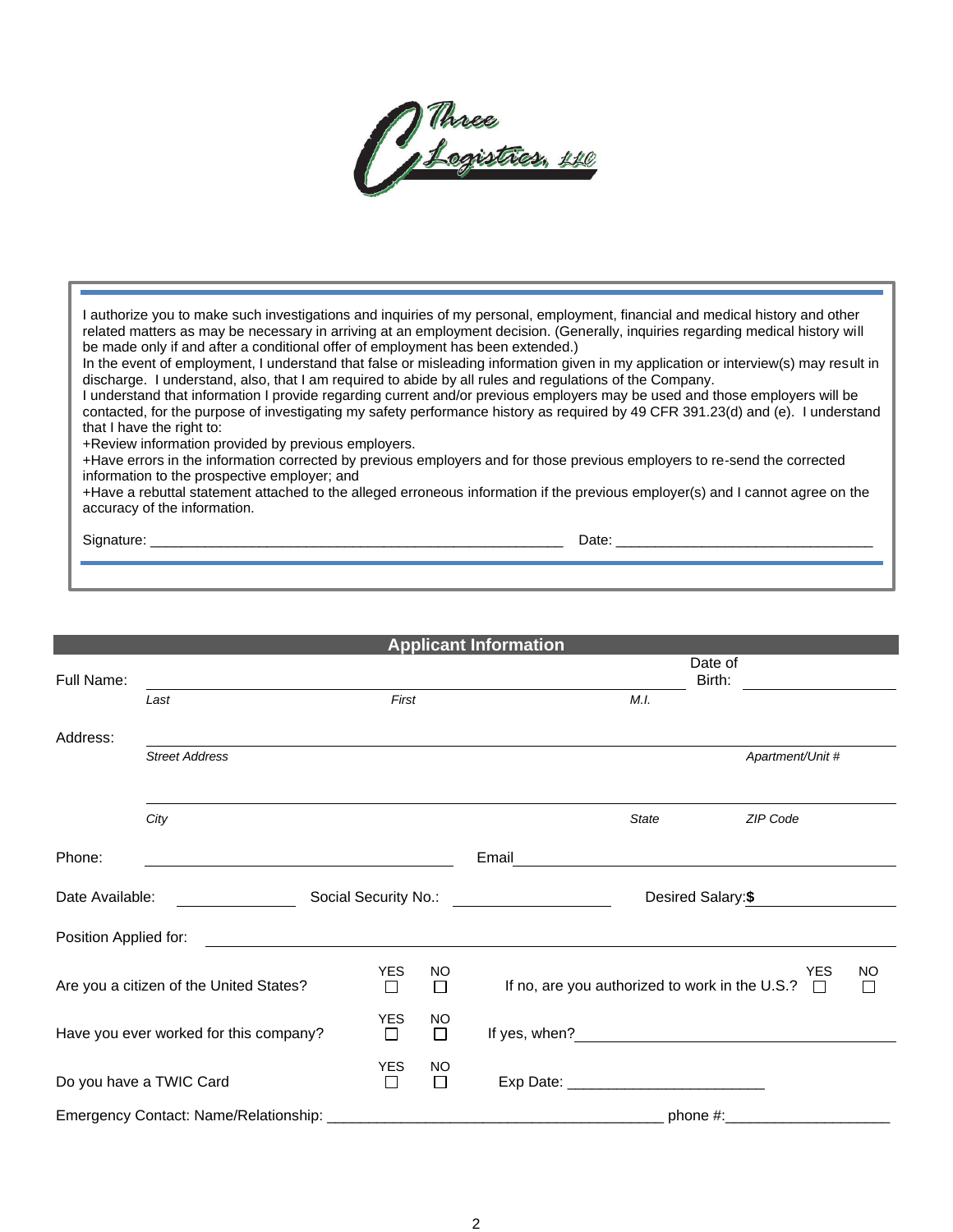|                                                                                                                                                                                                                                                           | <b>Education</b>            |                      |              |                                                                                                                                                                                                                                |  |  |
|-----------------------------------------------------------------------------------------------------------------------------------------------------------------------------------------------------------------------------------------------------------|-----------------------------|----------------------|--------------|--------------------------------------------------------------------------------------------------------------------------------------------------------------------------------------------------------------------------------|--|--|
| High School:                                                                                                                                                                                                                                              |                             |                      |              |                                                                                                                                                                                                                                |  |  |
| From:<br><u>and the state of the state of the state of the state of the state of the state of the state of the state of the state of the state of the state of the state of the state of the state of the state of the state of the state</u>             | Did you graduate? $\square$ | <b>YES</b>           | NO<br>$\Box$ |                                                                                                                                                                                                                                |  |  |
| College:<br><u> 1990 - Johann Barbara, martin amerikan ba</u>                                                                                                                                                                                             | Address: 1988               |                      |              |                                                                                                                                                                                                                                |  |  |
| From:                                                                                                                                                                                                                                                     | Did you graduate?           | <b>YES</b><br>$\Box$ | NO<br>$\Box$ | Degree: <u>_____________________</u>                                                                                                                                                                                           |  |  |
| Other:<br><u> 1989 - Johann Barn, fransk politik (d. 1989)</u>                                                                                                                                                                                            | Address:                    |                      |              |                                                                                                                                                                                                                                |  |  |
| From:<br>$\overline{a}$ To: $\overline{a}$<br><u>and the state</u>                                                                                                                                                                                        | Did you graduate?           | <b>YES</b><br>$\Box$ | ΝO<br>$\Box$ |                                                                                                                                                                                                                                |  |  |
|                                                                                                                                                                                                                                                           | <b>References</b>           |                      |              |                                                                                                                                                                                                                                |  |  |
| Please list three professional references.                                                                                                                                                                                                                |                             |                      |              |                                                                                                                                                                                                                                |  |  |
| Full Name:                                                                                                                                                                                                                                                |                             |                      |              | Relationship: Note and the set of the set of the set of the set of the set of the set of the set of the set of the set of the set of the set of the set of the set of the set of the set of the set of the set of the set of t |  |  |
| Company:                                                                                                                                                                                                                                                  |                             |                      |              |                                                                                                                                                                                                                                |  |  |
| Address:                                                                                                                                                                                                                                                  |                             |                      |              |                                                                                                                                                                                                                                |  |  |
| Full Name:                                                                                                                                                                                                                                                |                             |                      |              |                                                                                                                                                                                                                                |  |  |
| Company:                                                                                                                                                                                                                                                  |                             |                      |              |                                                                                                                                                                                                                                |  |  |
| Address:                                                                                                                                                                                                                                                  |                             |                      |              |                                                                                                                                                                                                                                |  |  |
| Full Name:                                                                                                                                                                                                                                                |                             |                      |              |                                                                                                                                                                                                                                |  |  |
| Company:<br>and the control of the control of the control of the control of the control of the control of the control of the                                                                                                                              |                             |                      |              | Phone: <u>_________________</u>                                                                                                                                                                                                |  |  |
| Address:                                                                                                                                                                                                                                                  |                             |                      |              |                                                                                                                                                                                                                                |  |  |
|                                                                                                                                                                                                                                                           |                             |                      |              | Previous Employment for past 10 years for CDL Drivers Use additional pages if necessary                                                                                                                                        |  |  |
| Company:                                                                                                                                                                                                                                                  |                             |                      |              | Phone:                                                                                                                                                                                                                         |  |  |
| Address:                                                                                                                                                                                                                                                  |                             |                      |              |                                                                                                                                                                                                                                |  |  |
| Job Title:                                                                                                                                                                                                                                                |                             |                      |              |                                                                                                                                                                                                                                |  |  |
| the control of the control of the control of the control of the control of<br>Commercial<br>Vehicles Operated: Tractor / Trailer: Y / N Straight Truck : Y/N,                                                                                             |                             |                      |              | Bus: Y / N, Other: (describe):                                                                                                                                                                                                 |  |  |
| To:<br>From:                                                                                                                                                                                                                                              |                             |                      |              | Reason for Leaving: Network of the Contract of the Contract of the Contract of the Contract of the Contract of                                                                                                                 |  |  |
| Were you subject to FMCSRs while employed? Yes __________________________________<br>Were you subject to Safety Sensitive operations and required to submit to Drug and Alcohol Testing requirement, as required by 49<br>CFR Part 40<br><b>YES</b><br>NO |                             |                      |              |                                                                                                                                                                                                                                |  |  |
| May we contact your previous supervisor for a reference?                                                                                                                                                                                                  |                             | $\mathsf{L}$         | $\mathbf{I}$ |                                                                                                                                                                                                                                |  |  |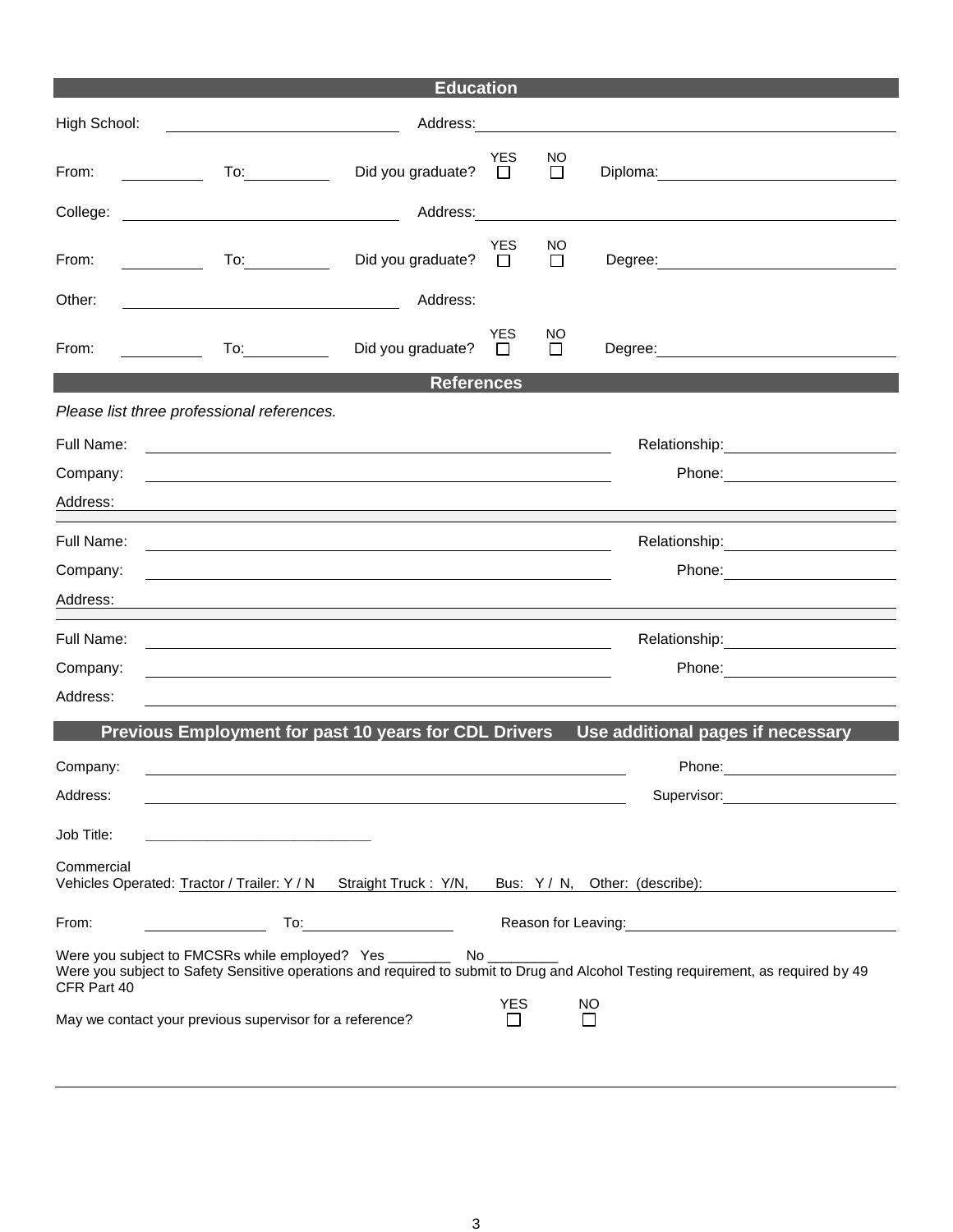| Company:                                                   |                                                                                                                                               |                           | Phone: 2000                                                                                                                                                                                                                            |
|------------------------------------------------------------|-----------------------------------------------------------------------------------------------------------------------------------------------|---------------------------|----------------------------------------------------------------------------------------------------------------------------------------------------------------------------------------------------------------------------------------|
| Address:                                                   |                                                                                                                                               |                           | Supervisor: Supervisor:                                                                                                                                                                                                                |
| Job Title:                                                 |                                                                                                                                               | <b>Starting Salary:\$</b> | Ending Salary: \$                                                                                                                                                                                                                      |
| Commercial                                                 | Vehicles Operated: Tractor / Trailer: Y / N Straight Truck Y / N Bus: Y / N, Other: (describe):                                               |                           |                                                                                                                                                                                                                                        |
| From:                                                      |                                                                                                                                               |                           | Reason for Leaving:<br><u>Next and the manufacture of the set of the set of the set of the set of the set of the set of the set of the set of the set of the set of the set of the set of the set of the set of the set of the set</u> |
| CFR Part 40                                                | Were you subject to FMCSRs while employed? Yes __________________________________<br>May we contact your previous supervisor for a reference? | YES.<br>NO                | Were you subject to Safety Sensitive operations and required to submit to Drug and Alcohol Testing requirement, as required by 49                                                                                                      |
|                                                            |                                                                                                                                               |                           |                                                                                                                                                                                                                                        |
| Company:                                                   |                                                                                                                                               |                           | Phone: Note that the state of the state of the state of the state of the state of the state of the state of the state of the state of the state of the state of the state of the state of the state of the state of the state          |
| Address:                                                   | <u> 1989 - Jan Salaman Salaman (j. 1989)</u>                                                                                                  |                           | Supervisor: and the state of the state of the state of the state of the state of the state of the state of the                                                                                                                         |
| Job Title:                                                 |                                                                                                                                               | Starting Salary:\$        | Ending Salary: \$                                                                                                                                                                                                                      |
| Commercial                                                 | Vehicles Operated: Tractor / Trailer: Y / N Straight Truck: Y / N Bus: Y / N, Other: (describe):                                              |                           |                                                                                                                                                                                                                                        |
| From:<br><u> 1990 - Johann Barbara, politik e</u> ta eta a |                                                                                                                                               |                           | Reason for Leaving: 1990 and 200 million and 200 million and 200 million and 200 million and 200 million and 20                                                                                                                        |
| CFR Part 40                                                | Were you subject to FMCSRs while employed? Yes __________________________________                                                             | YES<br>ΝO                 | Were you subject to Safety Sensitive operations and required to submit to Drug and Alcohol Testing requirement, as required by 49                                                                                                      |

## **ACCIDENTS IN THE PAST 5 YEARS**

| <b>Date</b> | Location | Nature (Head on, Rear end,<br>etc.) | Fatal?<br># | Injuries?<br>$\bm{\pi}$ | Tow<br>Awav | Haz<br>Mats? |
|-------------|----------|-------------------------------------|-------------|-------------------------|-------------|--------------|
|             |          |                                     |             |                         |             |              |
|             |          |                                     |             |                         |             |              |
|             |          |                                     |             |                         |             |              |
|             |          |                                     |             |                         |             |              |

## **DRIVER LICENSES:**

| <b>State</b> | License # | <b>Exp Date</b> | Name on License | <b>Class</b> | <b>Status:</b> |
|--------------|-----------|-----------------|-----------------|--------------|----------------|
|              |           |                 |                 |              |                |
|              |           |                 |                 |              |                |
|              |           |                 |                 |              |                |
|              |           |                 |                 |              |                |